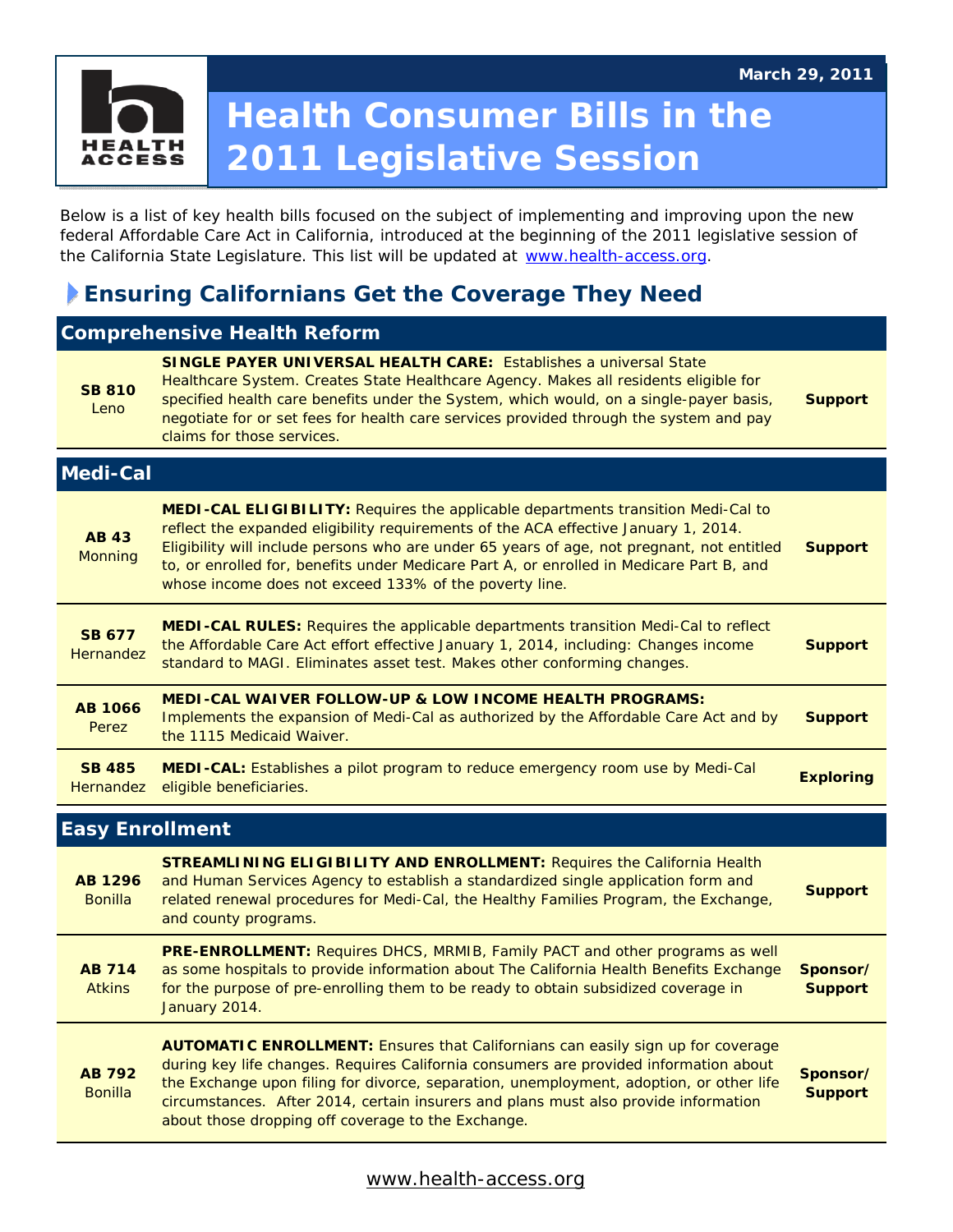## **Easy Navigation and Assistance**

|         | <b>PROVIDING CONSUMER ASSISTANCE:</b> Creates an Office of Health Consumer        | $Co-$          |
|---------|-----------------------------------------------------------------------------------|----------------|
| AB 922  | Assistance (replacing the Office of Patient Advocate), responsible for providing  | Sponsor/       |
| Monning | outreach and education about health coverage to consumers. Authorizes contracting | <b>Support</b> |
|         | with community organizations to provide consumer assistance.                      |                |

#### **New Coverage Options**

| <b>SB 222</b><br>Alquist   | <b>COUNTY-RUN HEALTH INSURANCE OPTIONS: Allows for counties, county special</b><br>commissions, or county health authorities that govern, own, or operate a local initiative<br>health plan or county-organized health system, as specified, or the County Medical<br>Services Program governing board, to form joint ventures for the joint or coordinated<br>offering of health plans to individuals and groups. | <b>Support</b>   |
|----------------------------|--------------------------------------------------------------------------------------------------------------------------------------------------------------------------------------------------------------------------------------------------------------------------------------------------------------------------------------------------------------------------------------------------------------------|------------------|
| <b>SB 703</b><br>Hernandez | <b>BASIC HEALTH PLAN: This bill would require the Managed Risk Medical Insurance</b><br>Board to establish a basic health plan, for Californians between 133-200% of the<br><u>is the state of the state of the state of the state of the state of the state of the state of the state of the state of the state of the state of the state of the state of the state of the state of the state of the state </u>   | <b>Exploring</b> |

poverty level, pursuant to the federal Patient Protection and Affordable Care Act.

# **Consumer Protections and Insurer Oversight**

## **Value for Premium Dollar**

| <b>SB 51</b><br><b>Alquist</b> | MEDICAL LOSS RATIO: Ensures that premium dollars go to patient care rather than<br>administration and profit. Codifies in state law the federal requirement that requires<br>health insurers to spend a specified percentage of premium dollars on providing health<br>care, and to provide refunds to patients if those percentages are not met. | <b>Support</b> |
|--------------------------------|---------------------------------------------------------------------------------------------------------------------------------------------------------------------------------------------------------------------------------------------------------------------------------------------------------------------------------------------------|----------------|
| <b>AB 52</b><br>Feuer          | <b>RATE REGULATION: Provides authority to the Department of Managed Health Care</b><br>and the Department of Insurance to approve or deny increases in health care insurance<br>premiums, copayments, or deductibles.                                                                                                                             | <b>Support</b> |

#### **Standards for Coverage**

| <b>AB 1334</b><br><b>Feuer</b> | <b>STANDARDIZING BENEFITS: Requires plans and insurers to, commencing July 1,</b><br>2012, categorize all products offered in the individual market into five tiers according<br>to actuarial value, as specified, and would require plans and insurers to disclose this<br>value and other information.                                   | <b>Support</b>   |
|--------------------------------|--------------------------------------------------------------------------------------------------------------------------------------------------------------------------------------------------------------------------------------------------------------------------------------------------------------------------------------------|------------------|
| <b>SB 155</b><br>Evans         | <b>MATERNITY COVERAGE:</b> Phases in a maternity care benefit mandate by requiring<br>new health insurance policies submitted after January 1, 2012, to provide coverage for<br>maternity services. In accordance with the Patient Protection and Affordable Care Act,<br>maternity care will be required by federal law starting in 2014. | <b>Support</b>   |
| <b>AB 185</b><br>Hernandez     | <b>MATERNITY COVERAGE:</b> Phases in a maternity care benefit mandate by requiring<br>new health insurance policies submitted after January 1, 2012, to provide coverage for<br>maternity services. In accordance with the Patient Protection and Affordable Care Act,<br>maternity care will be required by federal law starting in 2014. | <b>Support</b>   |
| <b>AB 154</b><br>Beall         | <b>MENTAL HEALTH PARITY: Expand the existing mental health parity coverage</b><br>requirement for certain health care service plan contracts and health insurance policies<br>issued, amended, or renewed on or after January 1, 2012, to include the diagnosis and<br>treatment of a mental illness of a person of any age.               | <b>Support</b>   |
| <b>AB 310</b><br>Ma            | <b>PRESCRIPTION DRUGS:</b> Requires certain health plans and insurers to cover the costs<br>of outpatient prescription drugs and limits cost sharing to consumers.                                                                                                                                                                         | <b>Exploring</b> |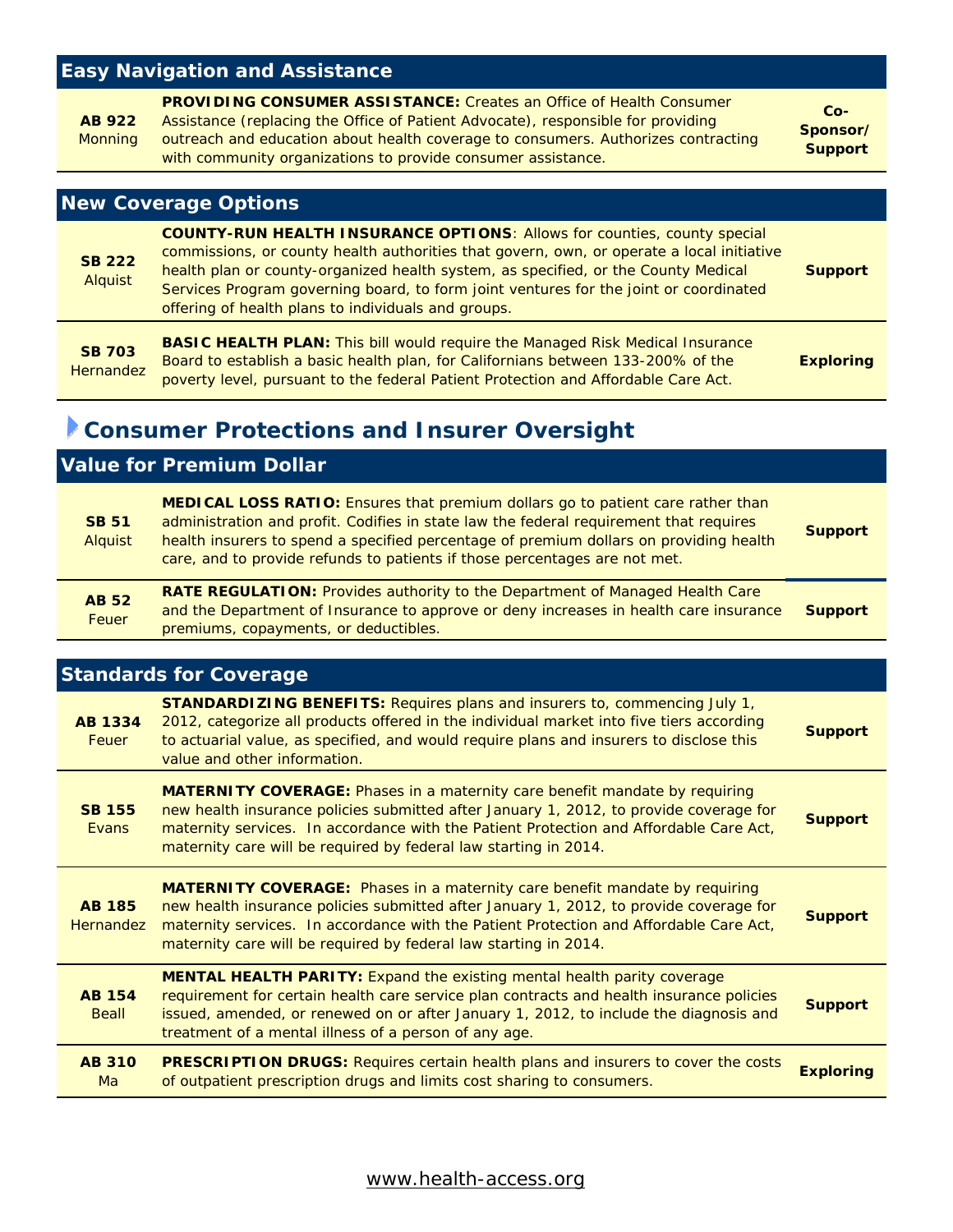| <b>Access and Affordability for Californians with Pre-Existing Conditions</b> |                                                                                                                                                                                                                                                                                                                                                                                                                                                                    |                                                       |
|-------------------------------------------------------------------------------|--------------------------------------------------------------------------------------------------------------------------------------------------------------------------------------------------------------------------------------------------------------------------------------------------------------------------------------------------------------------------------------------------------------------------------------------------------------------|-------------------------------------------------------|
| <b>AB 151</b><br><b>Monning</b>                                               | <b>SENIORS: GUARANTEED ISSUE FOR MEDI-GAP: Assure that those who previously</b><br>covered by Medicare Advantage plans have guaranteed issue for Medi-Gap coverage.                                                                                                                                                                                                                                                                                                | <b>Support</b>                                        |
| <b>AB 1083</b><br><b>Monning</b>                                              | <b>SMALL BUSINESS: REFORMING THE SMALL GROUP MARKET: Conform and phase-</b><br>in new insurance market rules for small businesses, particularly so that small<br>employers don't get additional premium spikes based on the health of their workforce.                                                                                                                                                                                                             | $Co-$<br>Sponsor/<br><b>Support</b>                   |
|                                                                               | <b>Protections for Workers</b>                                                                                                                                                                                                                                                                                                                                                                                                                                     |                                                       |
| <b>AB 59</b><br>Swanson                                                       | <b>FAMILY LEAVE:</b> Expands the definition of families to reflect the state's diversity and<br>allow all families to help their loved ones recuperate from illness.                                                                                                                                                                                                                                                                                               | <b>Support</b>                                        |
| <b>AB 400</b><br>Ma                                                           | <b>PAID SICK LEAVE:</b> Requires employers to provide paid sick leave so that employees<br>can take care of their health without compromising their income or job status.                                                                                                                                                                                                                                                                                          | <b>Support</b>                                        |
|                                                                               | <b>Conforming and Improving Tax Law</b>                                                                                                                                                                                                                                                                                                                                                                                                                            |                                                       |
| <b>AB 36</b><br>Perea                                                         | <b>DEPENDENT COVERAGE:</b> Modifies the tax code to exclude employer contributions<br>toward dependent coverage (dependents up to age 26) from parents' taxable income.                                                                                                                                                                                                                                                                                            | <b>Support</b><br><b>Signed by</b><br><b>Governor</b> |
| <b>AB 242</b><br>Perea                                                        | TAX CONFORMITY: Provides additional modified conformity to specified provisions of<br>the federal Patient Protection and Affordable Care Act and the Health Care and<br>Education Reconciliation Act of 2010 relating to simple cafeteria plans for small<br>businesses, health care benefits of indian tribe members, free choice vouchers,<br>therapeutic discovery project grants, student loan repayment programs, and deduction<br>for self-employment taxes. | <b>Support</b>                                        |
|                                                                               | Raising Revenue to Prevent Cuts to Health and Other Vital Services                                                                                                                                                                                                                                                                                                                                                                                                 |                                                       |
| <b>SB 116</b><br>De Leon                                                      | <b>SINGLE SALES FACTOR:</b> Revises the corporate tax code to mandate universal<br>application of the single sales factor and repeals a corporate tax break enjoyed<br>exclusively by large corporations in order to protect further cuts from health care and<br>other vital services.                                                                                                                                                                            | <b>Support</b>                                        |
| <b>AB 1239</b><br><u>Furutani</u>                                             | <b>PERSONAL INCOME TAX:</b> Reinstate income tax brackets for the highest income<br>earners to address the state's budget problems.                                                                                                                                                                                                                                                                                                                                | <b>Support</b>                                        |
| <b>Hospitals</b>                                                              |                                                                                                                                                                                                                                                                                                                                                                                                                                                                    |                                                       |
| <b>AB 62</b><br><b>Monning</b><br><b>SB7</b><br><b>Steinberg</b>              | <b>QUALITY ASSURANCE FEE: Imposes a Quality Assurance Fee on general acute care</b><br>hospitals and requires that fees collected be deposited into the Hospital Quality<br>Assurance Revenue Fund in the State Treasury in order to make supplemental<br>payments to specified hospitals.                                                                                                                                                                         | <b>Support</b>                                        |
| <b>SB 335</b><br><b>Hernandez</b>                                             | <b>QUALITY ASSURANCE FEE:</b> Imposes a quality assurance fee to be paid by hospitals,<br>for a specified period which would be used to increase federal financial participation in<br>order to make supplemental Medi-Cal payments to hospitals and pay for health care<br>coverage for children.                                                                                                                                                                 | <b>Support</b>                                        |
| <b>AB 1360</b><br>Swanson                                                     | <b>PHYSICIAN EMPLOYMENT:</b> Authorizes health care districts and clinics owned or<br>operated by health care districts to directly employ physicians and surgeons if the<br>health care district's service area includes a Medically Underserved Area (MUA) or a<br>Medically Underserved Population (MUP), or has been federally designated as a Health<br>Professional Shortage Area (HPSA).                                                                    | <b>Support</b>                                        |
| <b>SB 408</b><br><b>Hernandez</b>                                             | <b>HOSPITAL LICENSURE:</b> Requires a new license application to be filed when the<br>holder of an existing license changes ownership.                                                                                                                                                                                                                                                                                                                             | <b>Support</b>                                        |